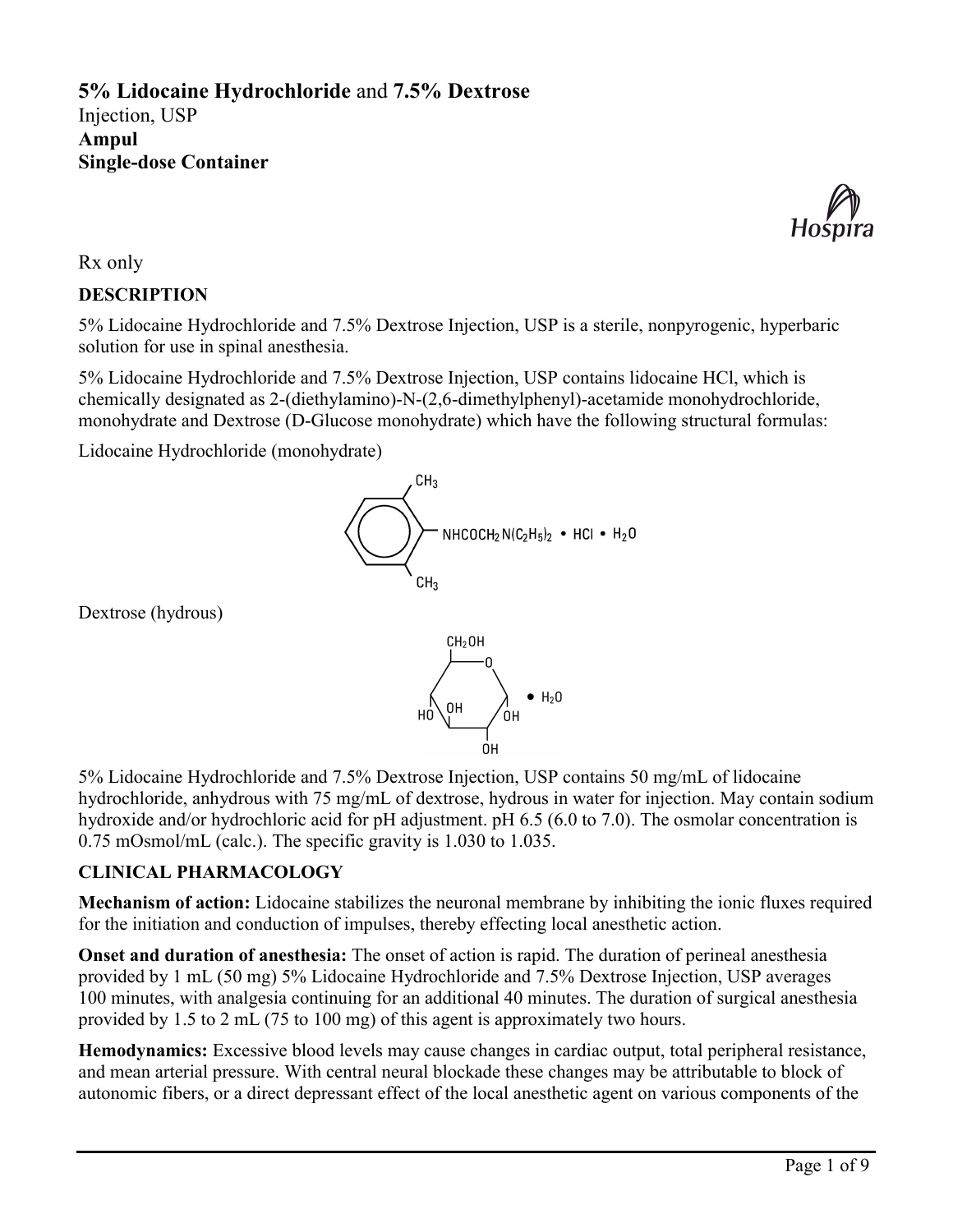cardiovascular system. The net effect is normally a modest hypotension when the recommended dosages are not exceeded.

**Pharmacokinetics and metabolism:** Information derived from diverse formulations, concentrations and usages reveals that lidocaine is completely absorbed following parenteral administration, its rate of absorption depending, for example, upon various factors such as the site of administration and the presence or absence of a vasoconstrictor agent. Except for intravascular administration, the highest blood levels are obtained following intercostal nerve block and the lowest after subcutaneous administration.

The plasma binding of lidocaine is dependent on drug concentration, and the fraction bound decreases with increasing concentration. At concentrations of 1 to 4 mcg of free base per mL, 60 to 80 percent of lidocaine is protein bound. Binding is also dependent on the plasma concentration of the alpha-1-acid glycoprotein.

Lidocaine crosses the blood-brain and placental barriers, presumably by passive diffusion.

Lidocaine is metabolized rapidly by the liver, and metabolites and unchanged drug are excreted by the kidneys. Biotransformation includes oxidative N-dealkylation, ring hydroxylation, cleavage of the amide linkage, and conjugation. N-dealkylation, a major pathway of biotransformation, yields the metabolites monoethylglycinexylidide and glycinexylidide. The pharmacological/toxicological actions of these metabolites are similar to, but less potent than, those of lidocaine. Approximately 90% of lidocaine administered is excreted in the form of various metabolites, and less than 10% is excreted unchanged. The primary metabolite in urine is a conjugate of 4-hydroxy-2,6-dimethylaniline.

The elimination half-life of lidocaine following an intravenous bolus injection is typically 1.5 to 2 hours. Because of the rapid rate at which lidocaine is metabolized, any condition that affects liver function may alter lidocaine kinetics. The half-life may be prolonged two-fold or more in patients with liver dysfunction. Renal dysfunction does not affect lidocaine kinetics but may increase the accumulation of metabolites.

Factors such as acidosis and the use of central nervous system (CNS) stimulants and depressants affect the CNS levels of lidocaine required to produce overt systemic effects. Objective adverse manifestations become increasingly apparent with increasing venous plasma levels above 6.0 mcg free base per mL. In the rhesus monkey arterial blood levels of 18 to 21 mcg/mL have been shown to be threshold for convulsive activity.

# **INDICATIONS AND USAGE**

5% Lidocaine Hydrochloride and 7.5% Dextrose Injection, USP is indicated for the production of spinal anesthesia when the accepted procedures for this technique as described in standard textbooks are observed.

# **CONTRAINDICATIONS**

Lidocaine is contraindicated in patients with a known history of hypersensitivity to local anesthetics of the amide type.

The following conditions preclude the use of spinal anesthesia:

- 1. Severe hemorrhage, shock or heart block
- 2. Local infection at the site of proposed puncture
- 3. Septicemia
- 4. Known sensitivity to the local anesthetic agent.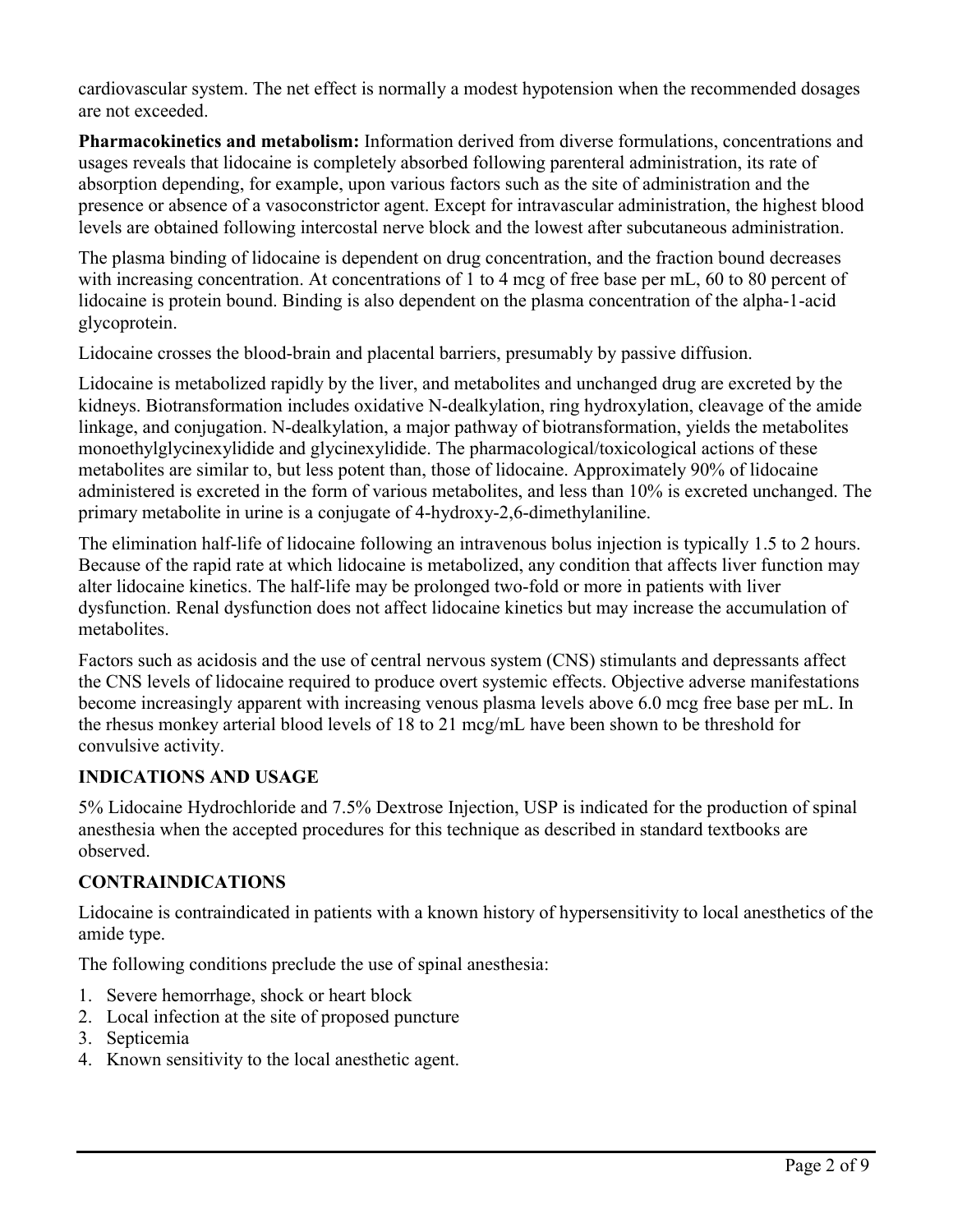#### **WARNINGS**

5% LIDOCAINE HYDROCHLORIDE AND 7.5% DEXTROSE INJECTION, USP FOR SPINAL ANESTHESIA SHOULD BE EMPLOYED ONLY BY CLINICIANS WHO ARE WELL VERSED IN DIAGNOSIS AND MANAGEMENT OF DOSE-RELATED TOXICITY AND OTHER ACUTE EMERGENCIES THAT MIGHT ARISE FROM SPINAL ANESTHESIA AND THEN ONLY AFTER ENSURING THE **IMMEDIATE** AVAILABILITY OF OXYGEN, OTHER RESUSCITATIVE DRUGS, CARDIOPULMONARY EQUIPMENT, AND THE PERSONNEL NEEDED FOR PROPER MANAGEMENT OF TOXIC REACTIONS AND RELATED EMERGENCIES (see also **ADVERSE REACTIONS** and **PRECAUTIONS**). DELAY IN PROPER MANAGEMENT OF DOSE-RELATED TOXICITY, UNDERVENTILATION FROM ANY CAUSE AND/OR ALTERED SENSITIVITY MAY LEAD TO THE DEVELOPMENT OF ACIDOSIS, CARDIAC ARREST AND, POSSIBLY, DEATH.

**Methemoglobinemia:** Cases of methemoglobinemia have been reported in association with local anesthetic use. Although all patients are at risk for methemoglobinemia, patients with glucose-6-phosphate dehydrogenase deficiency, congenital or idiopathic methemoglobinemia, cardiac or pulmonary compromise, infants under 6 months of age, and concurrent exposure to oxidizing agents or their metabolites are more susceptible to developing clinical manifestations of the condition. If local anesthetics must be used in these patients, close monitoring for symptoms and signs of methemoglobinemia is recommended.

Signs of methemoglobinemia may occur immediately or may be delayed some hours after exposure, and are characterized by a cyanotic skin discoloration and/or abnormal coloration of the blood. Methemoglobin levels may continue to rise; therefore, immediate treatment is required to avert more serious CNS and cardiovascular adverse effects, including seizures, coma, arrhythmias, and death. Discontinue 5% Lidocaine Hydrochloride and 7.5% Dextrose Injection and any other oxidizing agents. Depending on the severity of the signs and symptoms, patients may respond to supportive care, i.e., oxygen therapy, hydration. A more severe clinical presentation may require treatment with methylene blue, exchange transfusion, or hyperbaric oxygen.

Intra-articular infusions of local anesthetics following arthroscopic and other surgical procedures is an unapproved use, and there have been post-marketing reports of chondrolysis in patients receiving such infusions. The majority of reported cases of chondrolysis have involved the shoulder joint; cases of gleno-humeral chondrolysis have been described in pediatric and adult patients following intra-articular infusions of local anesthetics with and without epinephrine for periods of 48 to 72 hours. There is insufficient information to determine whether shorter infusion periods are not associated with these findings. The time of onset of symptoms, such as joint pain, stiffness and loss of motion can be variable, but may begin as early as the 2nd month after surgery. Currently, there is no effective treatment for chondrolysis; patients who experienced chondrolysis have required additional diagnostic and therapeutic procedures and some required arthroplasty or shoulder replacement.

To avoid intravascular injection, aspiration should be performed before the local anesthetic solution is injected. The needle must be repositioned until no return of blood can be elicited by aspiration. Note, however, that the absence of blood in the syringe does not guarantee that intravascular injection has been avoided.

Spinal anesthetics should not be injected during uterine contractions since spinal fluid current may carry the drug farther cephalad than desired.

#### **PRECAUTIONS**

**General:** The safety and effectiveness of lidocaine depend on proper dosage, correct technique, adequate precautions, and readiness for emergencies. Standard textbooks should be consulted for specific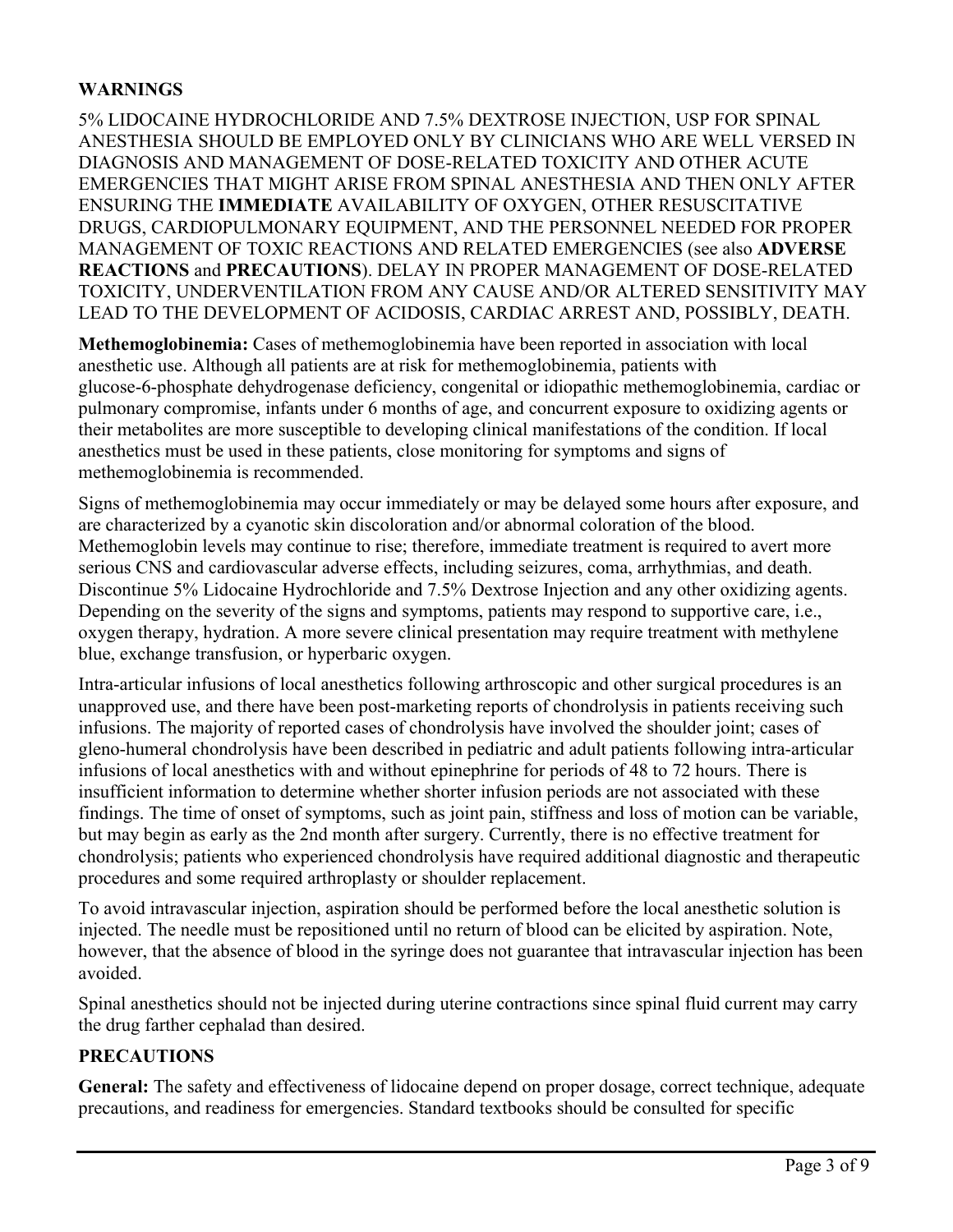techniques and precautions for spinal anesthetic procedures. Resuscitative equipment, oxygen and other resuscitative drugs should be available for immediate use (see **WARNINGS** and **ADVERSE REACTIONS**). The lowest dosage that results in effective anesthesia should be used to avoid high plasma levels and serious adverse effects. Repeated doses of lidocaine may cause significant increases in blood levels with each repeated dose because of slow accumulation of the drug or its metabolites. Tolerance to elevated blood levels varies with the physical condition of the patient. Debilitated, elderly patients, acutely ill patients and children should be given reduced doses commensurate with their age and physical status. Lidocaine should also be used with caution in patients with severe shock or heart block.

Neurologic deficits have been reported with the use of small bore needles and microcatheters for spinal anesthesia. It has been postulated, based on *in vitro* models, that these deficits were due to pooling and non-uniform distribution of concentrated local anesthesia within the subarachnoid space.<sup>1</sup> Animal studies suggest mixing of 5% lidocaine hydrochloride with an equal volume of CSF or preservative-free 0.9% saline solution may reduce the risk of nerve injury due to pooling of concentrated local anesthetic<sup>2</sup> (see **DOSAGE AND ADMINISTRATION**).

The following conditions may preclude the use of spinal anesthesia, depending upon the physician's ability to deal with the complications or complaints that may occur:

- a. Pre-existing diseases of the CNS such as those attributable to poliomyelitis, pernicious anemia, paralysis from nerve injuries, and syphilis.
- b. Disturbance in blood morphology and/or anticoagulant therapy. In these conditions, trauma to a blood vessel during needle puncture may result in uncontrollable hemorrhage into the epidural or subarachnoid space. Also profuse hemorrhage into the soft tissue may occur.
- c. Extremes of age.
- d. Chronic backache and preoperative headache.
- e. Hypotension and hypertension.
- f. Arthritis or spinal deformity.
- g. Technical problems (persistent paresthesias, persistent bloody tap).
- h. Psychotic or uncooperative patients.

#### CONSULT STANDARD TEXTBOOKS FOR SPECIFIC TECHNIQUES AND PRECAUTIONS FOR SPINAL ANESTHETIC PROCEDURES.

Careful and constant monitoring of cardiovascular and respiratory (adequacy of ventilation) vital signs and the patient's state of consciousness should be accomplished after each local anesthetic injection. It should be kept in mind at such times that restlessness, anxiety, tinnitus, dizziness, blurred vision, tremors, depression or drowsiness may be early warning signs of CNS toxicity.

Since amide-type local anesthetics are metabolized by the liver, lidocaine should be used with caution in patients with hepatic disease. Patients with severe hepatic disease, because of their inability to metabolize local anesthetic normally, are a greater risk of developing toxic plasma concentrations. Lidocaine should also be used with caution in patients with impaired cardiovascular function since they may be less able to compensate for functional changes associated with the prolongation of A-V conduction produced by these drugs.

Many drugs used during the conduct of anesthesia are considered potential triggering agents for familial malignant hyperthermia. Since it is not known whether amide-type local anesthetics may trigger this reaction and since the need for supplemental general anesthesia cannot be predicted in advance, it is suggested that a standard protocol for management should be available. Early unexplained signs of tachycardia, tachypnea, labile blood pressure and metabolic acidosis may precede temperature elevation. Successful outcome is dependent on early diagnosis, prompt discontinuance of the suspect triggering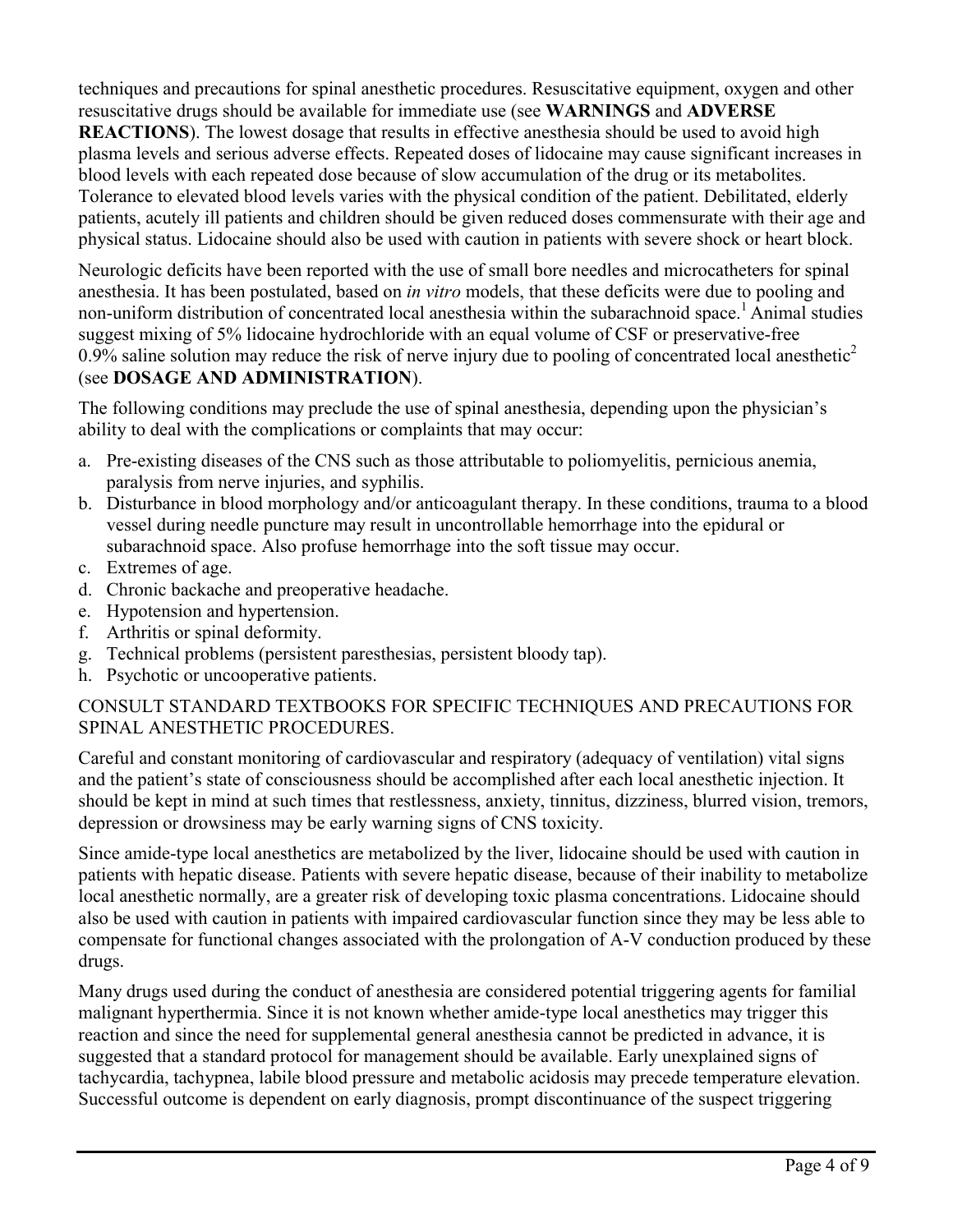agent(s) and institution of treatment including oxygen therapy, indicated supportive measures and dantrolene (consult dantrolene sodium intravenous package insert before using).

Lidocaine should be used with caution in persons with known drug sensitivities. Patients allergic to para-aminobenzoic acid derivatives (procaine, tetracaine, benzocaine, etc.) have not shown cross sensitivity to lidocaine.

**Information for Patients:** Inform patients that use of local anesthetics may cause methemoglobinemia, a serious condition that must be treated promptly. Advise patients or caregivers to seek immediate medical attention if they or someone in their care experience the following signs or symptoms: pale, gray, or blue colored skin (cyanosis); headache; rapid heart rate; shortness of breath; lightheadedness; or fatigue.

When appropriate, patients should be informed in advance that they may experience temporary loss of sensation and motor activity, usually in the lower half of the body, following proper administration of spinal anesthesia.

**Clinically significant drug interactions:** The administration of local anesthetic solutions containing epinephrine or norepinephrine to patients receiving monoamine oxidase inhibitors, tricyclic antidepressants or phenothiazines may produce severe, prolonged hypotension or hypertension. Concurrent use of these agents should generally be avoided. In situations when concurrent therapy is necessary, careful patient monitoring is essential.

Concurrent administration of vasopressor drugs (for the treatment of hypotension related to spinal blocks) and ergot-type oxytocic drugs may cause severe, persistent hypertension or cerebrovascular accidents.

Patients who are administered local anesthetics are at increased risk of developing methemoglobinemia when concurrently exposed to the following drugs, which could include other local anesthetics:

| <b>Class</b>          | <b>Examples</b>                      |  |
|-----------------------|--------------------------------------|--|
| Nitrates/Nitrites     | nitric oxide, nitroglycerin,         |  |
|                       | nitroprusside, nitrous oxide         |  |
| Local anesthetics     | articaine, benzocaine, bupivacaine,  |  |
|                       | lidocaine, mepivacaine, prilocaine,  |  |
|                       | procaine, ropivacaine, tetracaine    |  |
| Antineoplastic Agents | cyclophosphamide, flutamide,         |  |
|                       | hydroxyurea, ifosfamide, rasburicase |  |
| Antibiotics           | dapsone, nitrofurantoin, para-       |  |
|                       | aminosalicylic acid, sulfonamides    |  |
| Antimalarials         | chloroquine, primaquine              |  |
| Anticonvulsants       | phenobarbital, phenytoin, sodium     |  |
|                       | valproate                            |  |
| Other drugs           | acetaminophen, metoclopramide,       |  |
|                       | quinine, sulfasalazine               |  |

#### **Examples of Drugs Associated with Methemoglobinemia:**

**Carcinogenesis, mutagenesis, impairment of fertility:** Studies of lidocaine in animals to evaluate the carcinogenic and mutagenic potential or the effect on fertility have not been conducted.

**Use in Pregnancy:** *Teratogenic Effects.* Reproduction studies have been performed in rats at doses up to 6.6 times the human dose and have revealed no evidence of harm to the fetus caused by lidocaine. There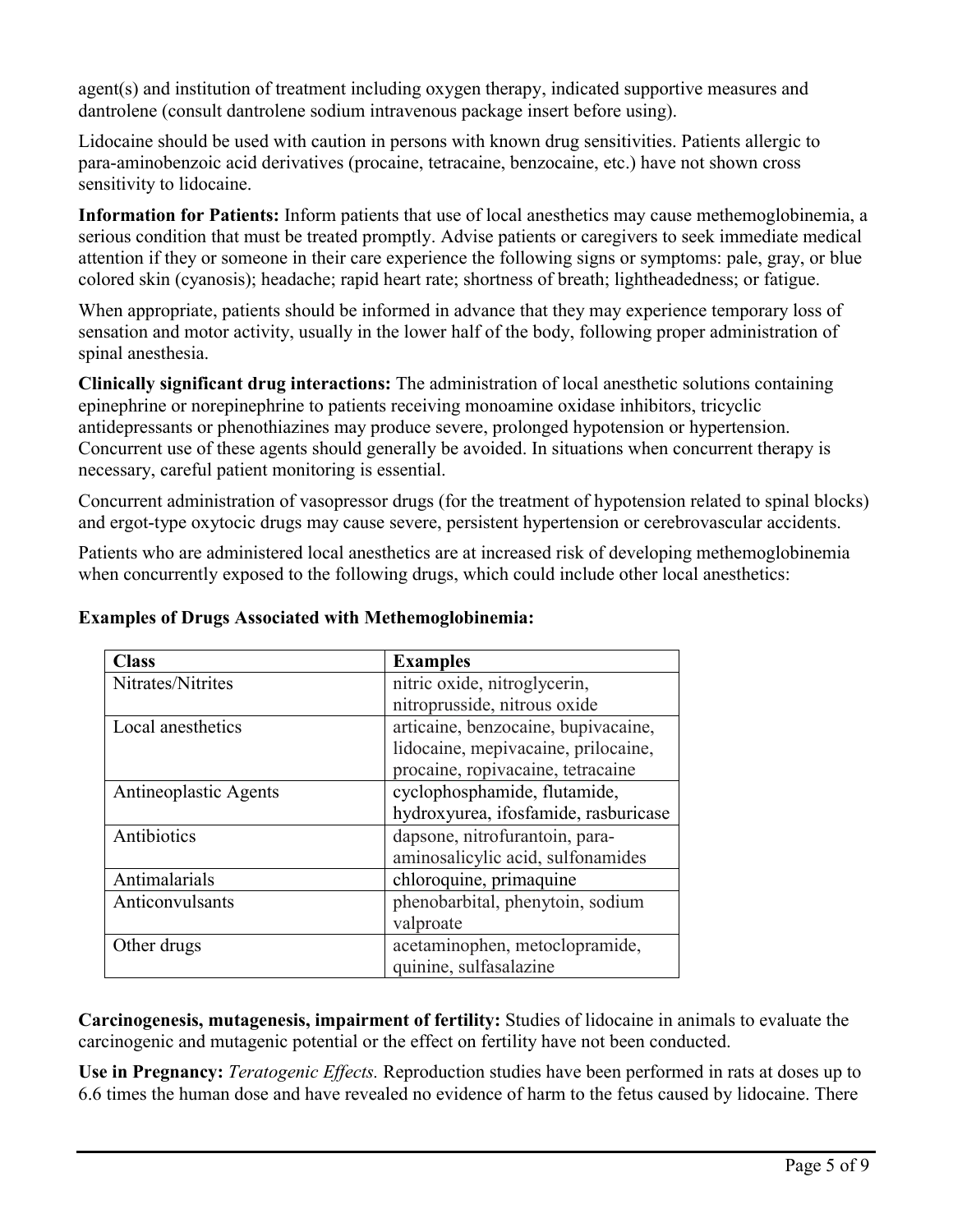are, however, no adequate and well-controlled studies in pregnant women. Animal reproduction studies are not always predictive of human response. General consideration should be given to this fact before administering lidocaine to women of childbearing potential, especially during early pregnancy when maximum organogenesis takes place.

**Labor and delivery:** Maternal hypotension has resulted from regional anesthesia. Local anesthetics produce vasodilation by blocking sympathetic nerves. Elevating the patient's legs and positioning her on her left side will help prevent decreases in blood pressure. The fetal heart rate also should be monitored continuously, and electronic fetal monitoring is highly advisable.

Spinal anesthesia may alter the forces of parturition through changes in uterine contractility or maternal expulsive efforts. However, spinal anesthesia has also been reported to prolong the second stage of labor by removing the parturient's reflex urge to bear down or by interfering with motor function. The use of obstetrical anesthesia may increase the need for forceps assistance.

**Nursing mothers:** It is not known whether this drug is excreted in human milk. Because many drugs are excreted in human milk, caution should be exercised when lidocaine is administered to a nursing woman.

**Pediatric use:** Safety and effectiveness in pediatric patients below the age of 16 years have not been established.

#### **ADVERSE REACTIONS**

Adverse experiences following the administration of lidocaine are similar in nature to those observed with other amide local anesthetic agents. These adverse experiences are, in general, dose-related and may result from high plasma levels caused by excessive dosage, rapid absorption or inadvertent intravascular injection, or may result from a hypersensitivity, idiosyncrasy or diminished tolerance on the part of the patient. Serious adverse experiences are generally systemic in nature. The following types are those most commonly reported:

**Central nervous system:** CNS manifestations are excitatory and/or depressant and may be characterized by lightheadedness, nervousness, apprehension, euphoria, confusion, dizziness, lethargy, slurred speech, drowsiness, tinnitus, blurred or double vision, vomiting, sensations of heat, cold or numbness, twitching, tremors, convulsions, unconsciousness, respiratory depression and arrest. The excitatory manifestations may be very brief or may not occur at all, in which case the first manifestation of toxicity may be drowsiness merging into unconsciousness and respiratory arrest.

Drowsiness following the administration of lidocaine is usually an early sign of a high blood level of the drug and may occur as a consequence of rapid absorption.

**Cardiovascular system:** Cardiovascular manifestations are usually depressant and are characterized by bradycardia, hypotension, and cardiovascular collapse, which may lead to cardiac arrest.

**Allergic:** Allergic reactions are characterized by cutaneous lesions, urticaria, edema or anaphylactoid reactions. Allergic reactions as a result of sensitivity to lidocaine are extremely rare and, if they occur, should be managed by conventional means. The detection of sensitivity by skin testing is of doubtful value.

**Neurologic:** The incidences of adverse reactions associated with the use of local anesthetics may be related to the total dose of local anesthetic administered and are also dependent upon the particular drug used, the route of administration and the physical status of the patient. In a prospective review of 10,440 patients who received lidocaine for spinal anesthesia, the incidences of adverse reactions were reported to be about 3 percent each for positional headaches, hypotension and backache; 2 percent for shivering; and less than 1 percent each for peripheral nerve symptoms, nausea, respiratory inadequacy and double vision.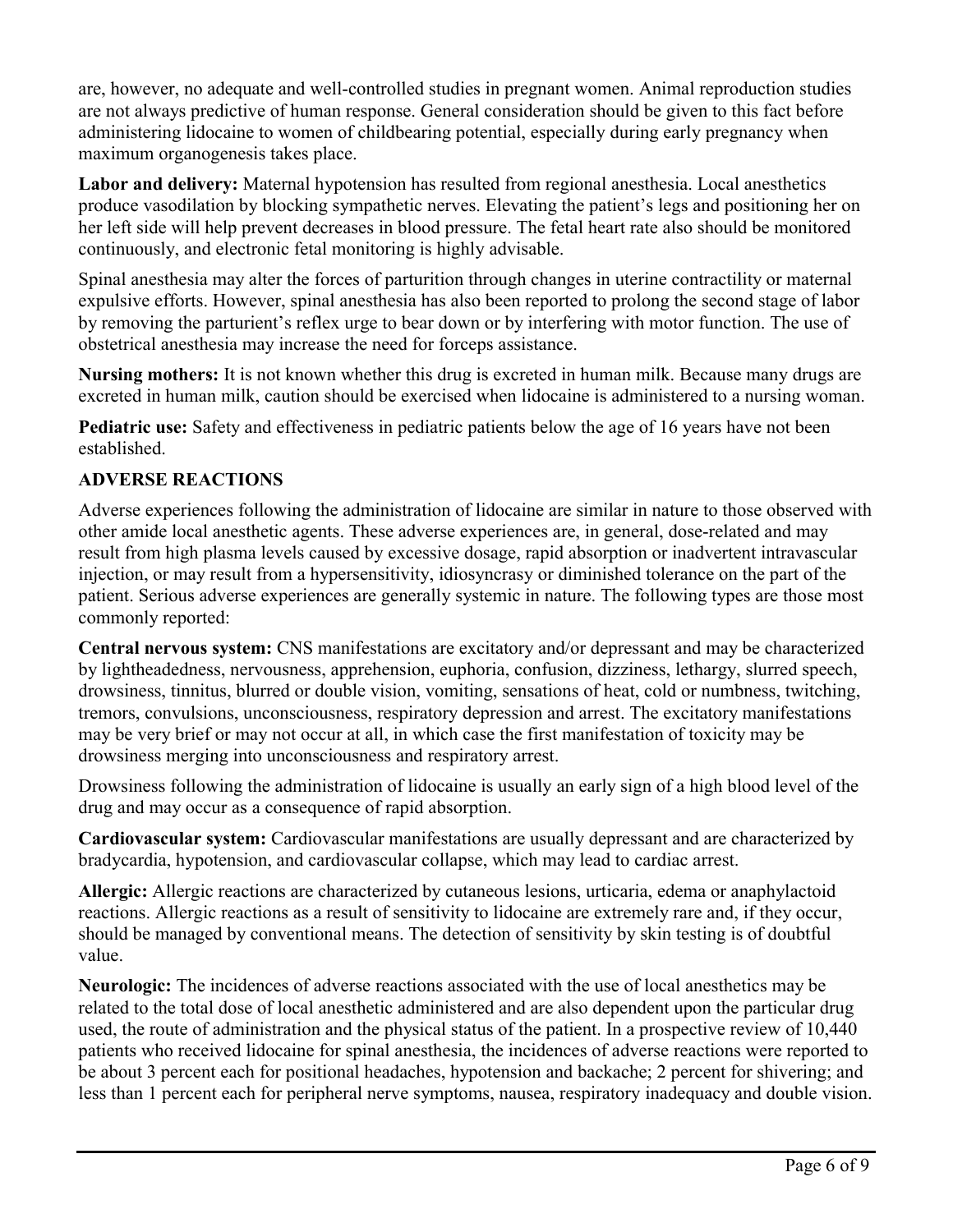Many of these observations may be related to local anesthetic techniques, with or without a contribution from the local anesthetic.

Neurologic effects following spinal anesthesia may include loss of perineal sensation and sexual function; persistent anesthesia, paresthesia, weakness and paralysis of the lower extremities, and loss of sphincter control all of which may have slow, incomplete, or no recovery; hypotension; high or total spinal block; urinary retention; headache; backache; septic meningitis; meningismus, arachnoiditis; slowing of labor; increased incidence of forceps delivery; shivering; cranial nerve palsies due to traction on nerves from loss of cerebrospinal fluid; and fecal and urinary incontinence.

# **OVERDOSAGE**

Acute emergencies from local anesthetics are generally related to high plasma levels encountered during therapeutic use of local anesthetics or to unintended subarachnoid injection of local anesthetic solution (see **ADVERSE REACTIONS**, **WARNINGS**, and **PRECAUTIONS**).

**Management of local anesthetic emergencies:** The first consideration is prevention, best accomplished by careful and constant monitoring of cardiovascular and respiratory vital signs and the patient's state of consciousness after each local anesthetic injection. At the first sign of change, oxygen should be administered.

The first step in the management of convulsions, as well as underventilation or apnea due to excessive cephalad spread of the spinal block, consists of immediate attention to the maintenance of a patent airway and assisted or controlled ventilation with oxygen and a delivery system capable of permitting immediate positive airway pressure by mask. Immediately after the institution of these ventilatory measures, the adequacy of the circulation should be evaluated, keeping in mind that drugs used to treat convulsions sometimes depress the circulation when administered intravenously. Should convulsions persist despite adequate respiratory support, and if the status of the circulation permits, small increments of an ultra-short acting barbiturate (such as thiopental or thiamylal) or a benzodiazepine (such as diazepam) may be administered intravenously. The clinician should be familiar, prior to use of local anesthetics, with these anticonvulsant drugs. Supportive treatment of circulatory depression may require administration of intravenous fluids and, when appropriate, a vasopressor as directed by the clinical situation (e.g., ephedrine).

If not treated immediately, both convulsions and cardiovascular depression can result in hypoxia, acidosis, bradycardia, arrhythmias and cardiac arrest. Underventilation or apnea due to excessive cephalad spread of the spinal block may produce these same signs and also lead to cardiac arrest if ventilatory support is not instituted. If cardiac arrest should occur, standard cardiopulmonary resuscitative measures should be instituted.

Endotracheal intubation, employing drugs and techniques familiar to the clinician, may be indicated, after initial administration of oxygen by mask, if difficulty is encountered in the maintenance of a patent airway or if prolonged ventilatory support (assisted or controlled) is indicated.

Dialysis is of negligible value in the treatment of acute overdosage with lidocaine.

The intravenous  $LD_{50}$  of lidocaine HCl in female mice is 26 (21 to 31) mg/kg and subcutaneous  $LD_{50}$  is 264 (203 to 304) mg/kg.

# **DOSAGE AND ADMINISTRATION**

Spinal anesthesia with 5% Lidocaine Hydrochloride and 7.5% Dextrose Injection, USP may be induced in the right or left lateral recumbent or the sitting position. Since this is a hyperbaric solution, the anesthetic will tend to move in the direction in which the table is tilted. After the desired level of anesthesia is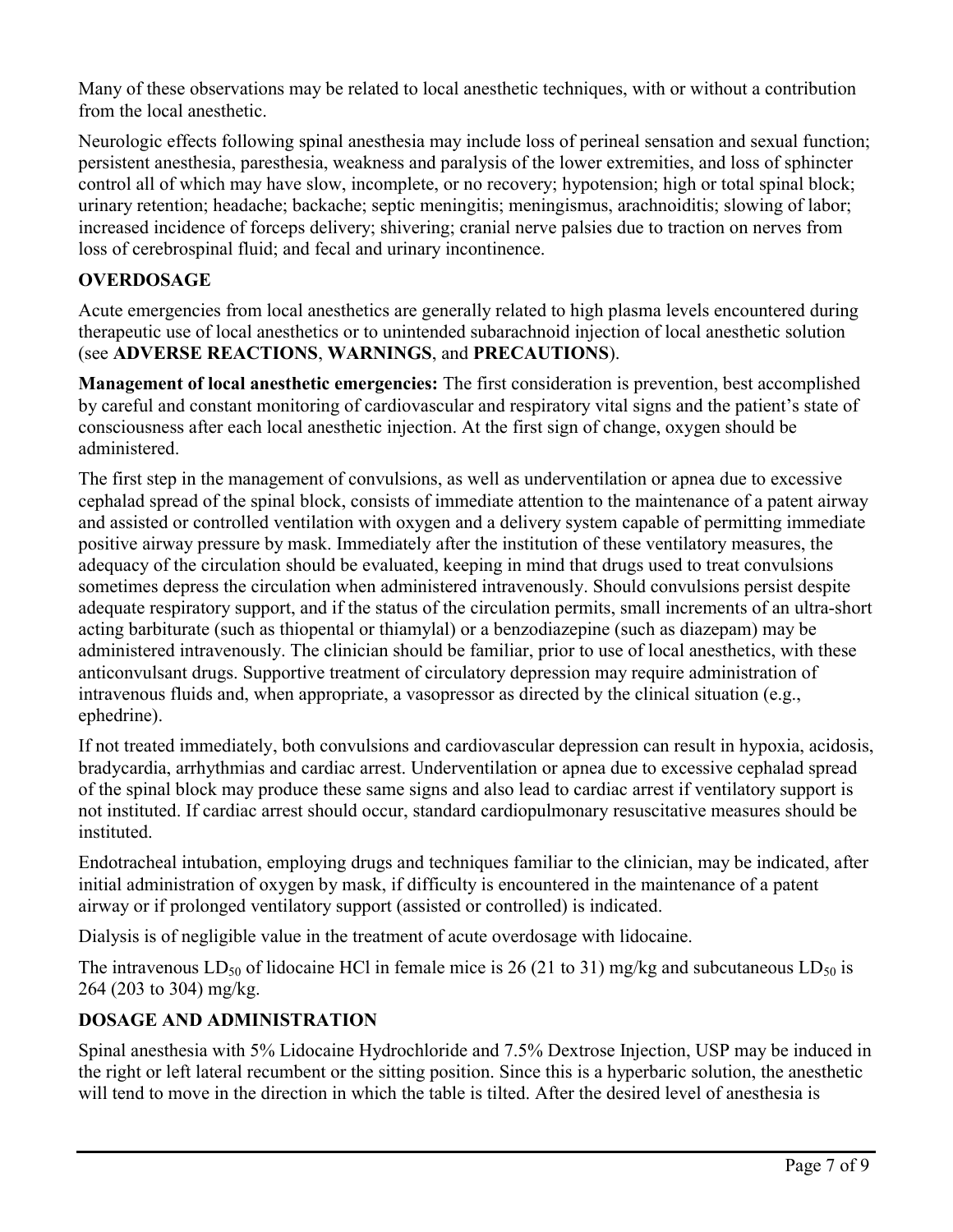obtained and the anesthetic has become fixed, usually in 5 to 10 minutes with lidocaine, the patient may be positioned according to the requirement of the surgeon or obstetrician.

In clinical trials, the safety of hyperbaric lidocaine for single injection spinal anesthesia was demonstrated using 22 or 25 gauge spinal needles. In these studies, free flow of CSF was visible before injection of lidocaine.

Neurologic deficits have been reported with the use of small bore needles and microcatheters for spinal anesthesia. It has been postulated, based on *in vitro* models, that these deficits were caused by pooling and non-uniform distribution of concentrated local anesthetic within the subarachnoid space.<sup>1</sup> Animal studies suggest mixing of 5% lidocaine hydrochloride with an equal volume of CSF or preservative-free 0.9% saline solution may reduce the risk of nerve injury due to pooling of concentrated local anesthetic<sup>2</sup> (see **PRECAUTIONS**).

Intrathecal distribution of anesthetic may be facilitated by using a spinal needle of sufficient gauge to insure adequate withdrawal of CSF through the needle prior to and after anesthetic administration. If the technique is properly placed in the subarachnoid space, a separate injection is seldom necessary.

An incomplete or patchy block not responsive to patient repositioning may indicate misplacement or inadequate distribution of drug. To avoid excessive drug pooling, additional doses of lidocaine should not be administered with the same needle placement.

INJECTIONS SHOULD BE MADE SLOWLY. Consult standard textbooks for specific techniques for spinal anesthetic procedures.

There have been adverse event reports of chondrolysis in patients receiving intra-articular infusions of local anesthetics following arthroscopic and other surgical procedures. 5% Lidocaine Hydrochloride and 7.5% Dextrose Injection, USP is not approved for this use (see **WARNINGS** and **DOSAGE AND ADMINISTRATION**).

# *Recommended dosages*

Normal healthy adults: The following recommended dosages are for normal healthy adults and serve only as a guide to the amount of anesthetic required for most routine procedures. In all cases, the smallest dose that will produce the desired result should be given.

If the technique is properly performed, and the needle is properly placed in the subarachnoid space, it should not be necessary to administer more than one ampul (100 mg).

# *Obstetrical low spinal or "saddle block" anesthesia:*

The dosage recommended for normal vaginal delivery is approximately 1 mL (50 mg). For Caesarean section and those deliveries requiring intrauterine manipulations, 1.5 mL (75 mg) is usually adequate.

# *Surgical anesthesia:*

The dosage recommended for abdominal anesthesia is 1.5 to 2 mL (75 to 100 mg).

# *Pediatric Patients:*

The dosage recommendations in healthy adolescents, 16 years of age and older, is the same as for normal healthy adults. There is insufficient data in pediatric patients below the age of 16 years to make dosage recommendations (see **PRECAUTIONS**).

**Note:** Parenteral drug products should be inspected visually for particulate matter and discoloration prior to administration whenever the solution and container permit. Solutions that are discolored and/or contain particulate matter should not be used.